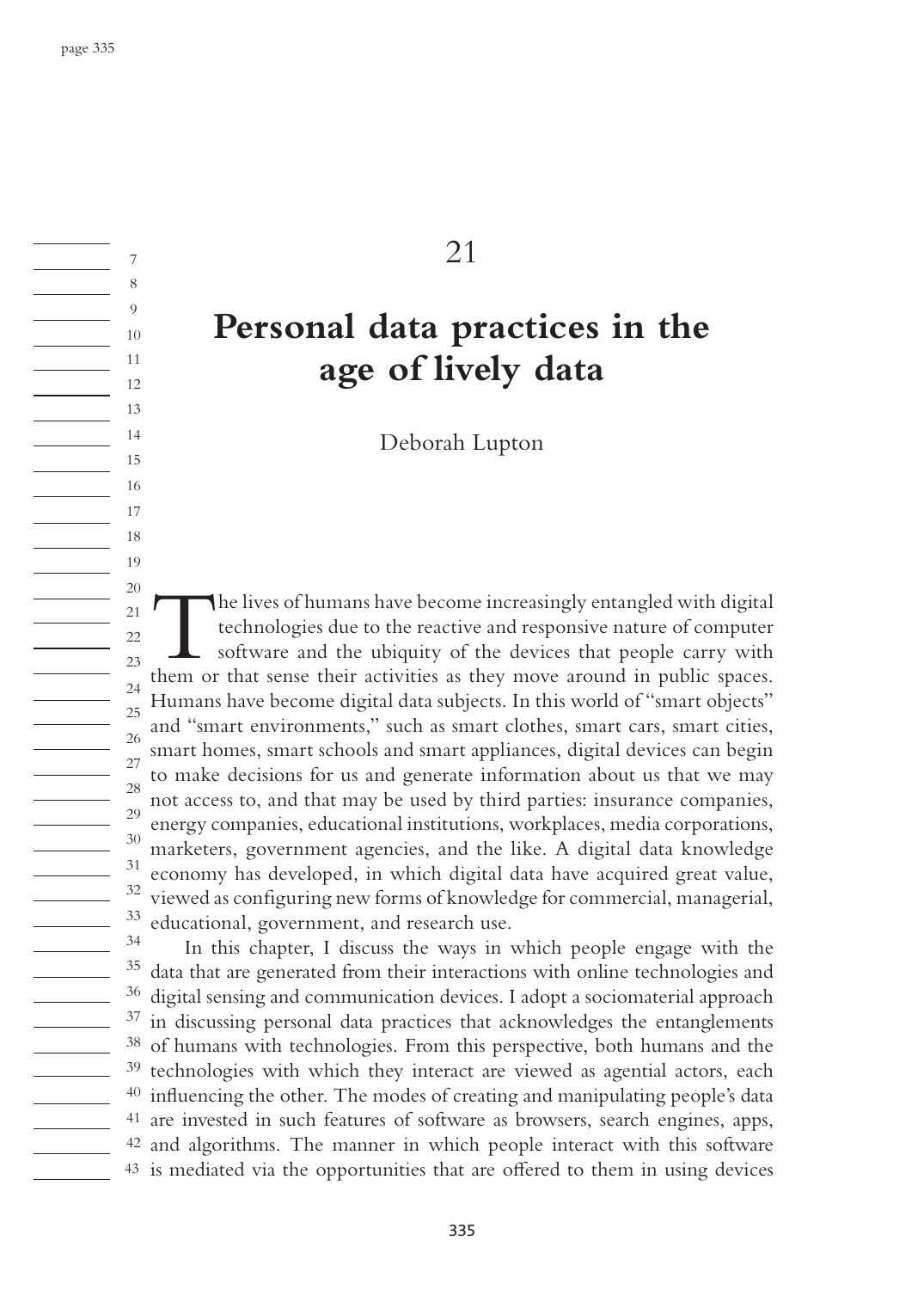#### DIGITAL SOCIOLOGIES

page 336

 $\frac{34}{1}$ 

36 37 38  $\frac{39}{2}$ 

41

35

40

42 43

such as desktop and laptop computers and mobile and wearable devices (or what are often referred to as the "afordances" of these technologies). These afordances are the outcomes of human decision-making. The people who generate the data and then use it in various ways are also making decisions about their actions within these frameworks. These intersections of humans and non-humans form changing networks of actors (Marres, 2012; Rogers, 2013; Gillespie et al, 2014).

"Digital data assemblages" are the products of these human-technological encounters. They are configurations of discourse, practices, data, human users, and technologies. Digital data assemblages are ephemeral and motile, constantly changing as users' new encounters with digital technologies occur and as diferent data sets come together and interact and are taken up for a range of purposes by various actors and agencies. Each digital data assemblage represents a unique and specific moment in time – a form of "frozen data" – that then goes on to change again.

The term "big data" is now often used to describe the massive digital data sets that are generated ceaselessly from online interactions and digital devices. The generation and use of digital data involve a range of data practices on the part of individuals and organizations. Personal data practices include collecting information about oneself using self-tracking devices, contributing content on social media sites, and observing other people's interactions on these sites. Such practices are voluntary and consensual. Other personal data practices, however, involve information being collected on behalf of people by other actors. These practices include the surveillance and harvesting of people's device use, online searches and transactions by policing and security agencies, the internet empires and the data mining industry, and the development of tools and software to produce, analyse, represent, and store big data sets. While a distinction is often made between "small" data (personalized, detailed information about individuals) and "big" data (massive digital data sets), the boundaries between both are blurred. As most small data that are produced from people's interactions with digital devices and software are transmitted to cloud computing data archives, they tend to be aggregated with others' small data to become big data.

The term "data practices" describes the ways in which people collect, make sense of, and engage with digital data assemblages, including the types of "data materializations" that are generated. Data materializations are ways of representing digital data so that they may be viewed or even touched and handled: from lists of numbers, words, or terms to graphs, drawings, and other two-dimensional visualizations to 3D printed objects that are fabricated from digital data sets.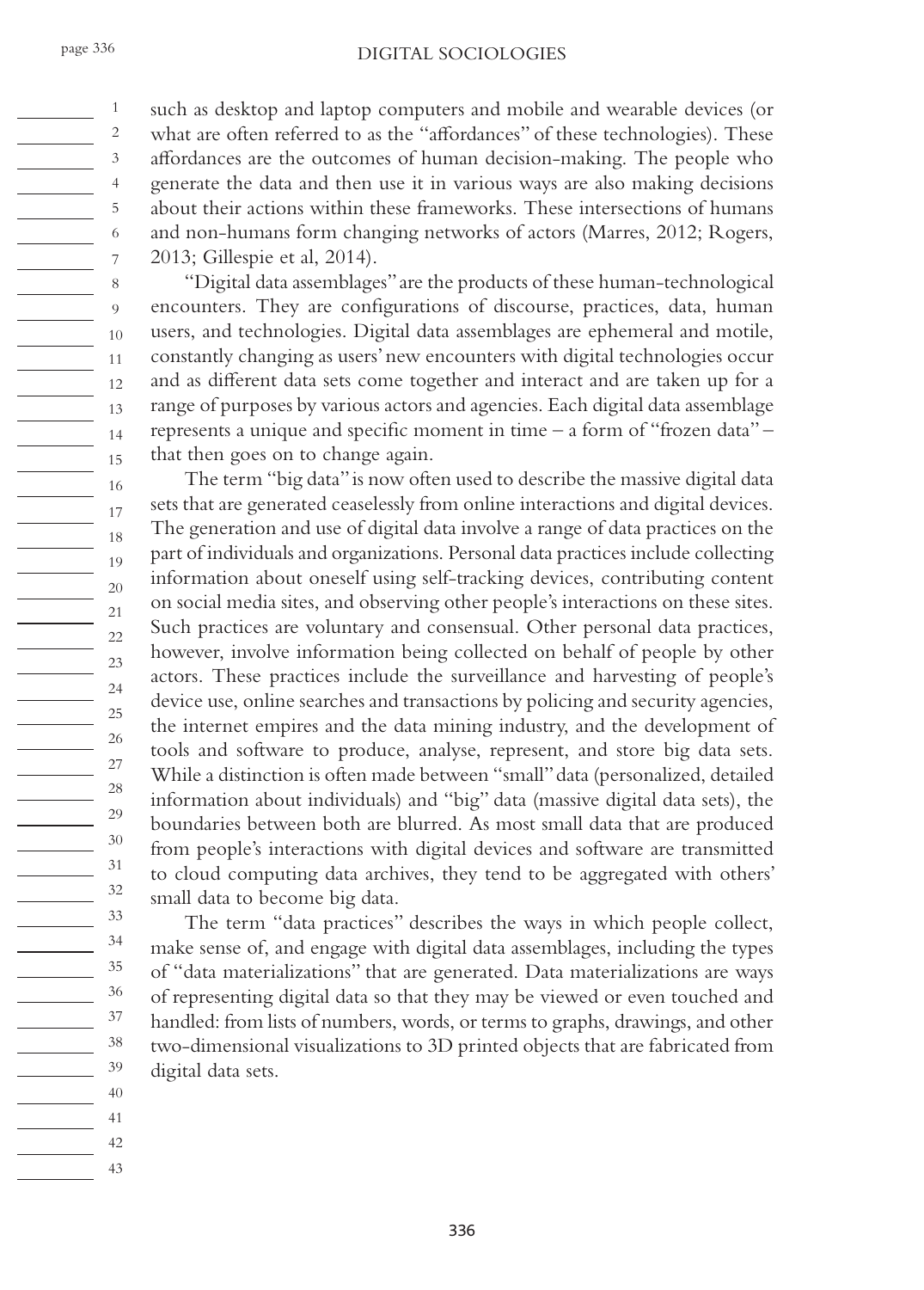$\frac{39}{2}$ 

## **Critical digital data studies**

Given the current prevalence of digital data surveillance and monitoring of people by both voluntary and involuntary activities, digital data practices and digital data assemblages have become phenomena for critical social and cultural investigations. Writing from the perspective of human-computer interaction studies, Mortier et al (2014) have suggested that a new field of research should be developed: human-data interaction. Instead of focusing on how people interact with their devices or software, human-data interaction examines the interpretations that people give to the data that these technologies generate. As outlined by Mortier et al, human-data interaction research should include researching the diferent forms of interaction that people may have, including their granting of access to their personal data by other actors and agencies, the ways in which people understand data, such as information about how their data are accessed by others, the inferences that may be drawn from personal data or large aggregated data sets, and the consequences of actions in making data available to others, the feedback mechanisms by which data can influence future actions or decisions, and the diferent actors that interact when data are generated and used.

These are all important questions. However, there are further, broaderreaching issues that also require attention. At a more critical and social level of inquiry, a body of literature in the humanities and social sciences has begun to emerge in response to digital data (see, for example, boyd and Crawford, 2012; Lyon and Bauman, 2013; Andrejevic, 2014; Kitchin, 2014; van Dijck, 2014; Boellstorf and Maurer, 2015; Clough et al, 2015; Lupton, 2016a). This research focuses on such elements as how digital data are generated and how they circulate and are purposed and repurposed, and the sociocultural and political aspects of the data practices of publics and professionals who work with digital data. From this perspective, digital data is a phenomenon that involves power relations, including struggles over ownership of or access to data sets, the meanings and interpretations that should be attributed to big data, the ways in which digital surveillance is conducted, and the exacerbation of socioeconomic disadvantage by the inferences and assumptions that are generated by big data algorithms. Digital data are viewed as highly relative, located in time, space and specific social and cultural contexts. They can only ever tell a certain narrative, and as such they offer a limited perspective. There are many other ways of telling stories using diferent forms of knowledges. Digital data are also partial: only some phenomena are singled out and recorded and labeled as "data," while others are ignored (see Lupton, 2015a).

Digital data may be characterized as "lively" in a number of ways (Lupton, 2016a). First, these data are about life itself. Second, they are dynamic, with their own social lives. They are constantly being configured and reconfigured as people interact with online technologies, and are circulated and repurposed by a multitude of diferent actors and agencies. Third, these data are a key part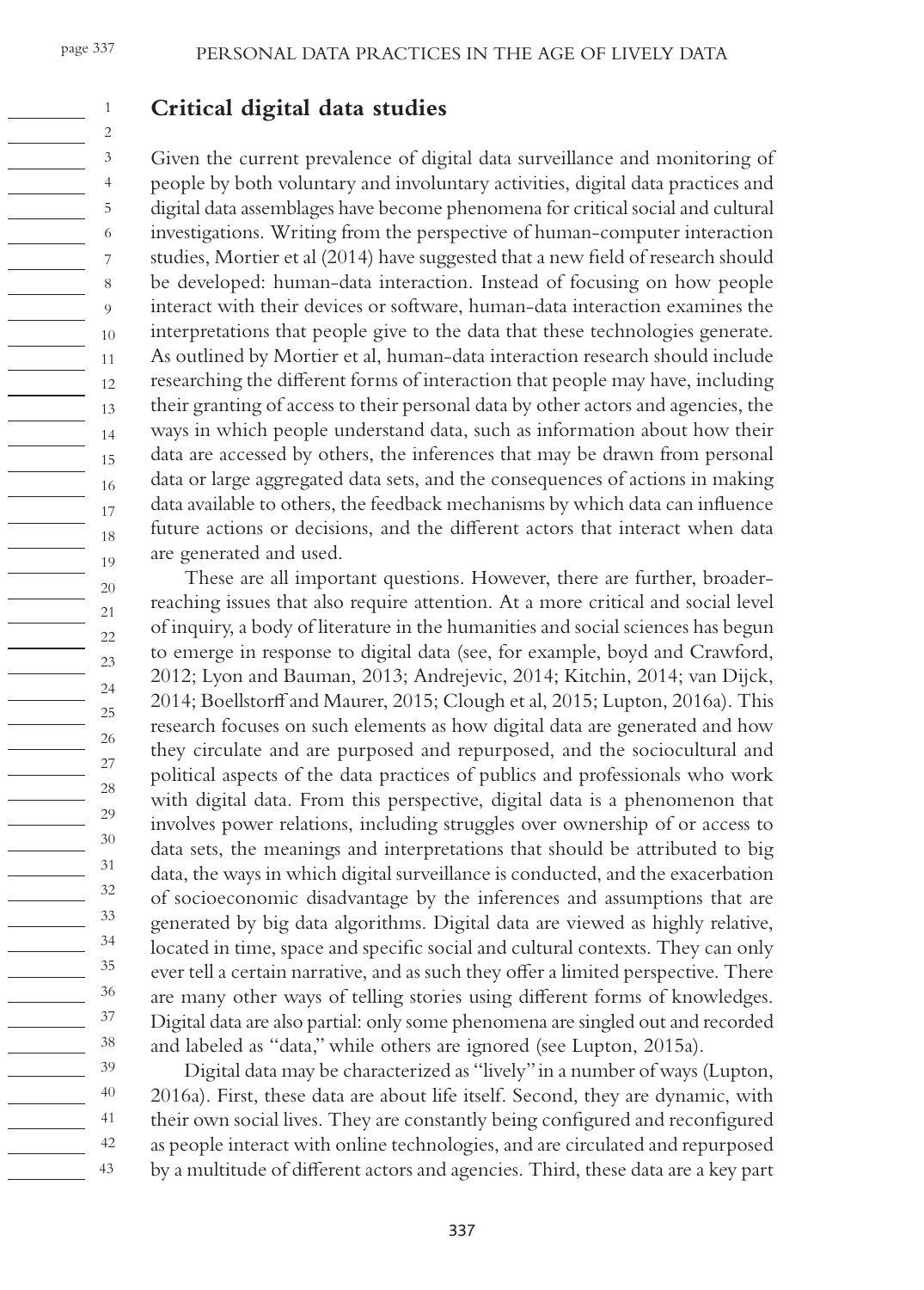$\frac{34}{1}$ 

 $\frac{36}{2}$ 37  $\frac{38}{\sqrt{3}}$  $\frac{39}{2}$ 

35

of the global knowledge economy, contributing to commercial, managerial, government, and research enterprises ("livelihoods"). And finally, these data have become an influential part of everyday lives, afecting beliefs and behaviors and increasingly, people's life chances via the assumptions and inferences that are developed from algorithmic analytics. Indeed, in extending the metaphor  $\sum$ of lively data, I have drawn on the work of Haraway (2003) to argue that the digital data assemblage may be conceptualized as a companion species to the humans with which it co-evolves (Lupton, 2016b). Haraway uses the term "companion species" to describe the relationships that the human species has not only with other animal species, but also with technologies. The companion species trope recognizes the inevitability of our relationship with our digital data assemblages and the importance of learning to live together and to learn from each other. It suggests both the vitality of these assemblages and also the possibility of developing a productive relationship, recognizing our mutual dependency.

The vitality of digital data has significant implications for people's data practices. People are confronted with attempting to gain some purchase on information about themselves which is not only continually generated, but is also used by other actors and agencies in ways of which they may not be fully aware. They are also dealing with the ways in which their data are announced to themselves, such as the push notifications, "nudges" for taking action, and targeted advertising that they receive when using apps and online platforms. The commodification, motility, dynamism, and "pushiness" of digital data are aspects that are particularly characteristic of the contemporary digital data economy compared with earlier forms of collecting and using knowledges about people.

The ways in which digital data can be used for monitoring and surveillance of users are also important elements that have been addressed by some writers. The use of big data sets in surveillance activities, or what is referred to as "dataveillance" (van Dijck, 2014), has become a controversial topic. Since mid-2013 a number of highly publicized scandals concerning the monitoring of people's personal digital data have received public attention. Whistleblower Edward Snowden's revelations about national security agencies' digital surveillance of their citizens, the Facebook and OKCupid experiments on their members, and the hacking of nude celebrity photos on iCloud and adult dating sites, for example, have publicized the ways in which people's personal (and sometimes very intimate) data may be accessed and used, often without their knowledge or consent. As the monitoring of individuals' bodies, energy use, work productivity, moods, social relationships, purchasing habits, driving practices, and so on becomes more routinized and widespread, options for avoiding becoming the subject of dataveillance are limited.

It is important to acknowledge that many forms of dataveillance are self-imposed or consensual, engaged in as part of everyday interactions with other users on social media sites, for example, or as part of personal eforts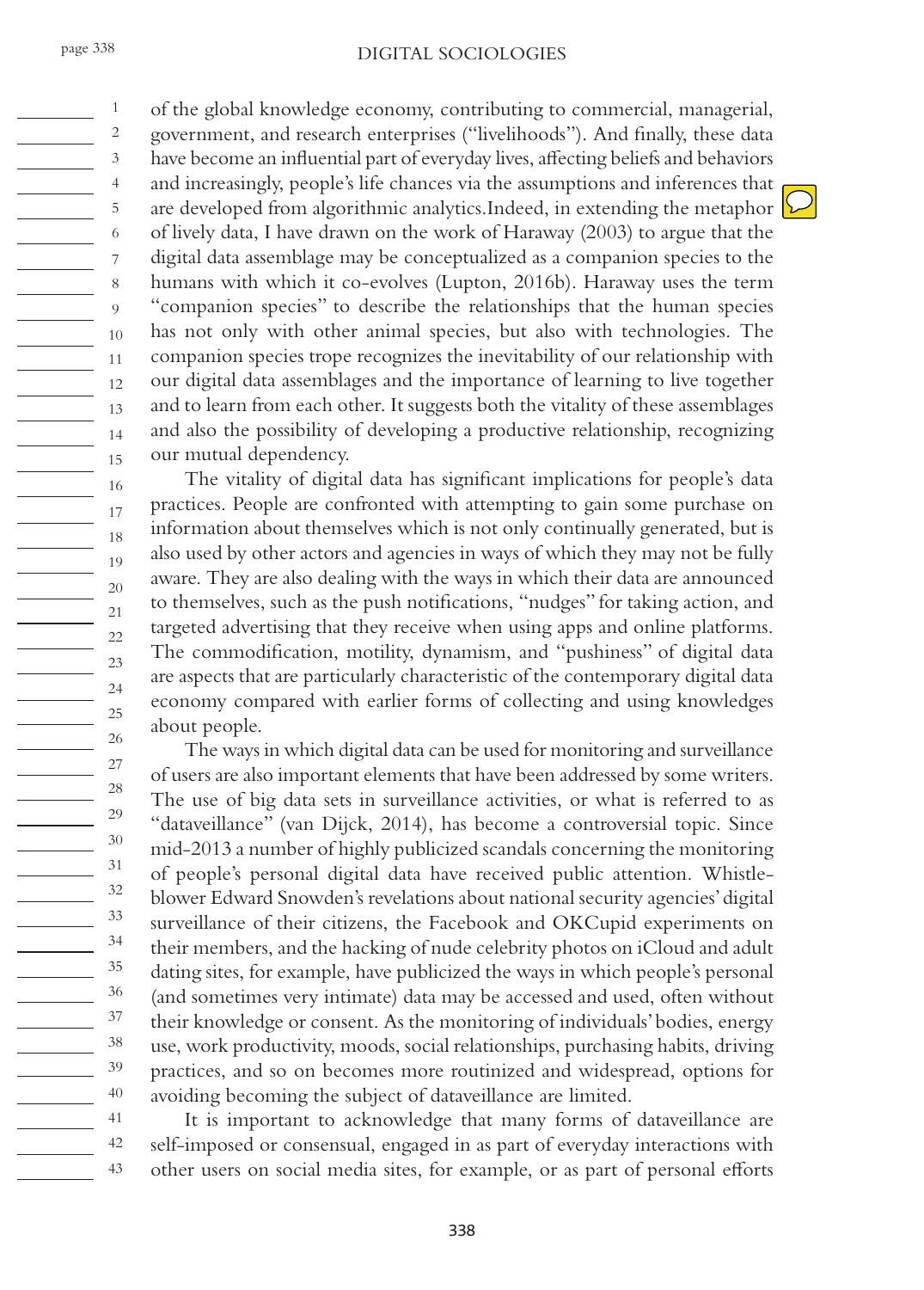to achieve self-knowledge or self-optimization by self-tracking using digital devices. Mobile digital technologies such as the camera and audio-recording functions in smartphones and wearable self-tracking devices that are able to easily collect information about people's body functions, habits, and behaviors, and the social media platforms that facilitate the uploading and sharing of images and details about oneself and others have contributed to the practices of what has been referred to as "social surveillance" (Marwick, 2012), "participatory surveillance" (Albrechtslund and Lauritsen, 2013), or "reflexive self-monitoring" (Lupton, 2016a). These forms of watching involve the practices of sharing information about oneself with others, inviting their reactions and comments, often as part of friendships or in developing other social relationships, as well as commenting on other people or sharing information one has gathered about them (including images and audio data). They are very diferent forms of dataveillance from the imposed, covert, or disciplinary modes that are represented by CCTV cameras, police-worn body cameras, or the secret surveillance of online interactions by national security agencies. Nonetheless, the personal information that is generated from these modes are still part of the flows and circulations of the wider digital data economy, and as such, are subjected to potential repurposing by other actors and agencies.

Critical digital data scholars have begun to draw attention to the possible ways in which digital data sets may be used to make assumptions and inferences about individuals or social groups. Some commentators have discussed the commercialization of digital data and critiqued the ways in which people's personal data may be used for the financial benefit of others (Andrejevic, 2013, 2014; Center for Media Justice, 2013; Crawford, 2014; Lupton, 2014b, 2016a; Andrejevic and Burdon, 2015). The implications for social justice and civil rights have also been identified. Predictive algorithms that draw on personal digital data are now used in many social and economic domains to construct scores that are used to determine whether individuals should be provided with access to special offers, goods, and services, or whether they pose risks such as the possibility of engaging in criminal acts or terrorism.

Concerns have been consequently raised by privacy and ethics organizations and legal scholars about invasions of personal privacy incurred by big data practices (Polonetsky and Tene, 2013; World Privacy Forum, 2013; Crawford and Schultz, 2014; Executive Office of the President, 2014; Nuffield Council on Bioethics, 2015). For example, the predictions that are made by big data analytics can result in predictive privacy harms, in which people may be discriminated against simply because they are categorized within certain social groups based on their data. This can afect people's access to healthcare, credit, insurance, social security, educational institutions, and employment options, and render them vulnerable to unfair targeting by policing and security agencies (Crawford and Schultz, 2014; Rosenblat et al, 2014).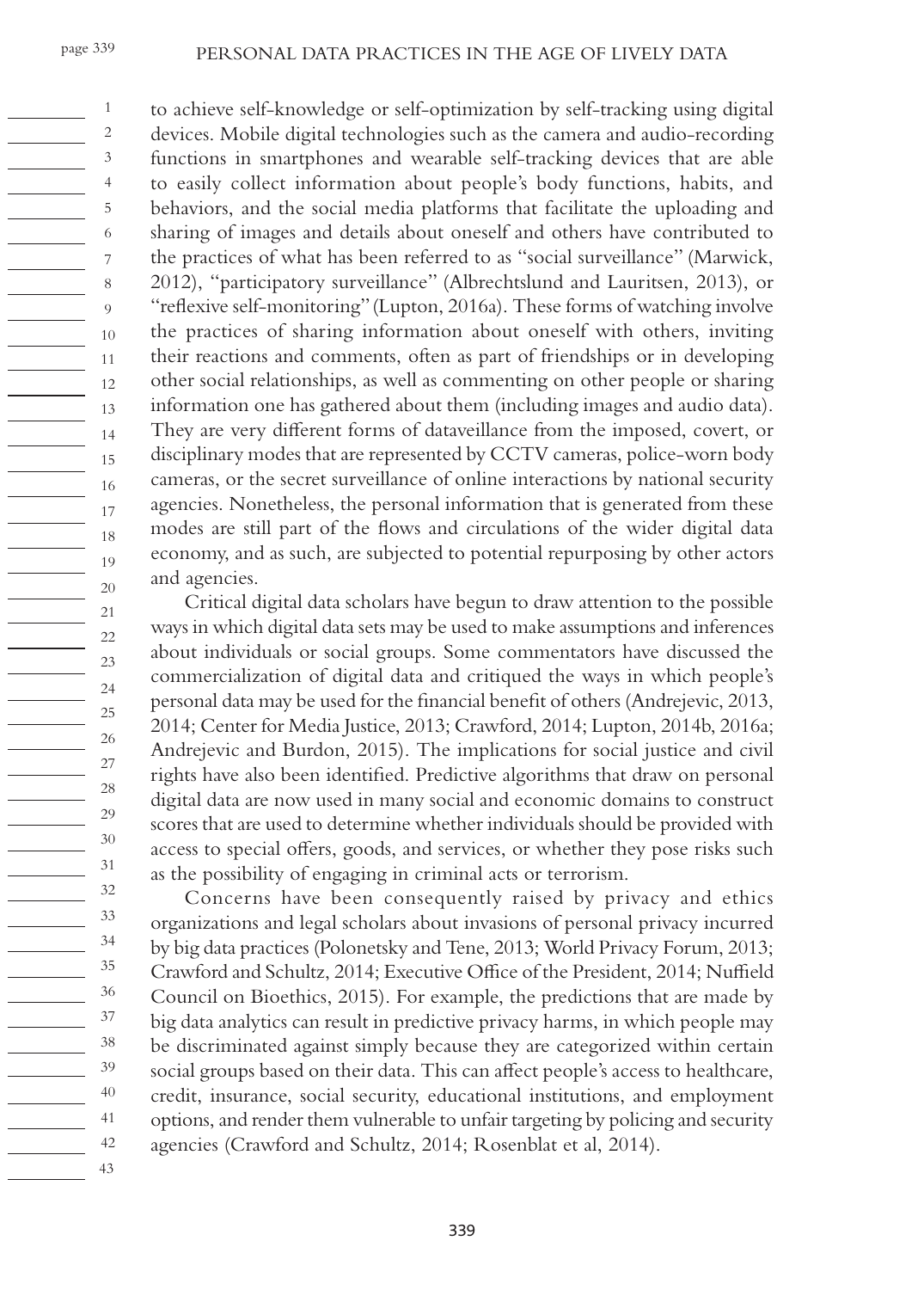People may experience technical difficulties in gathering digital data, visualizing it or seeing ways of making data work for them, or they may be denied access to their own data. The afordances of the digital technologies structure the norms and expectations against which people are expected to measure their behaviors and biometrics, and limit the type of information that they collect, emphasizing some while ignoring others (Nafus, 2013; Lupton, 2014a, 2015b, 2016a). People are given access to only some of the digital data that they generate, with the vast majority unavailable to them because they are in the possession of internet companies (Nafus, 2013; Andrejevic, 2014).

In these sociomaterial conditions, how are personal digital data assemblages conceptualized? What choices do people make around collecting, interpreting, and sharing their data? How do people give meaning to their data, and how are data incorporated into everyday lives, notions of selfhood, and embodiment? I address some aspects of these questions in the remainder of this chapter. As well as referring to others' research, I draw on some of the findings from my own current projects to illustrate some points.<sup>1</sup> I have grouped the discussion under three themes: data valences; data communities; and data ambivalences and suspicions.

# **Data valences**

As research by Fiore-Gartland and Neff (2015) found, different social groups give diferent meanings to digital data. They focused on health- and medicalrelated data in their research, using interviews, observations, and participation in the communities of technology designers, medical practitioners, advocates, and patients. Their research found that members of these diferent groups conceptualized the same digital data sets very diferently, influenced by the particular social relationships and expectations within these contexts. The data are interpreted and used diferently as a result: they possess diferent value and, in effect, become different data. Fiore-Gartland and Neff use the term "data valences" to encapsulate these shifting and contextual forms and uses of data. Healthcare workers, for example, tend to represent health and medical data in terms of actionable information for managing patients and their conditions, while self-trackers who collect data on themselves represent this information as narratives about the self.

Research on people who use digital devices for self-tracking aspects of their lives has demonstrated the emotional responses that such data practices may involve as part of the meaning and value that people give to their personal data. Ruckenstein and Pantzar's research (Ruckenstein, 2014; Pantzar and Ruckenstein, 2015) with Finns using a digital heart rate monitor found that their participants gained a great deal of pleasure from noticing how their physical activities contributed to a "good" data reading. These researchers also found that certain quotidian activities, including housework, gained new

 $\frac{34}{1}$ 

36 37  $\frac{38}{\sqrt{25}}$  $\frac{39}{2}$ 

35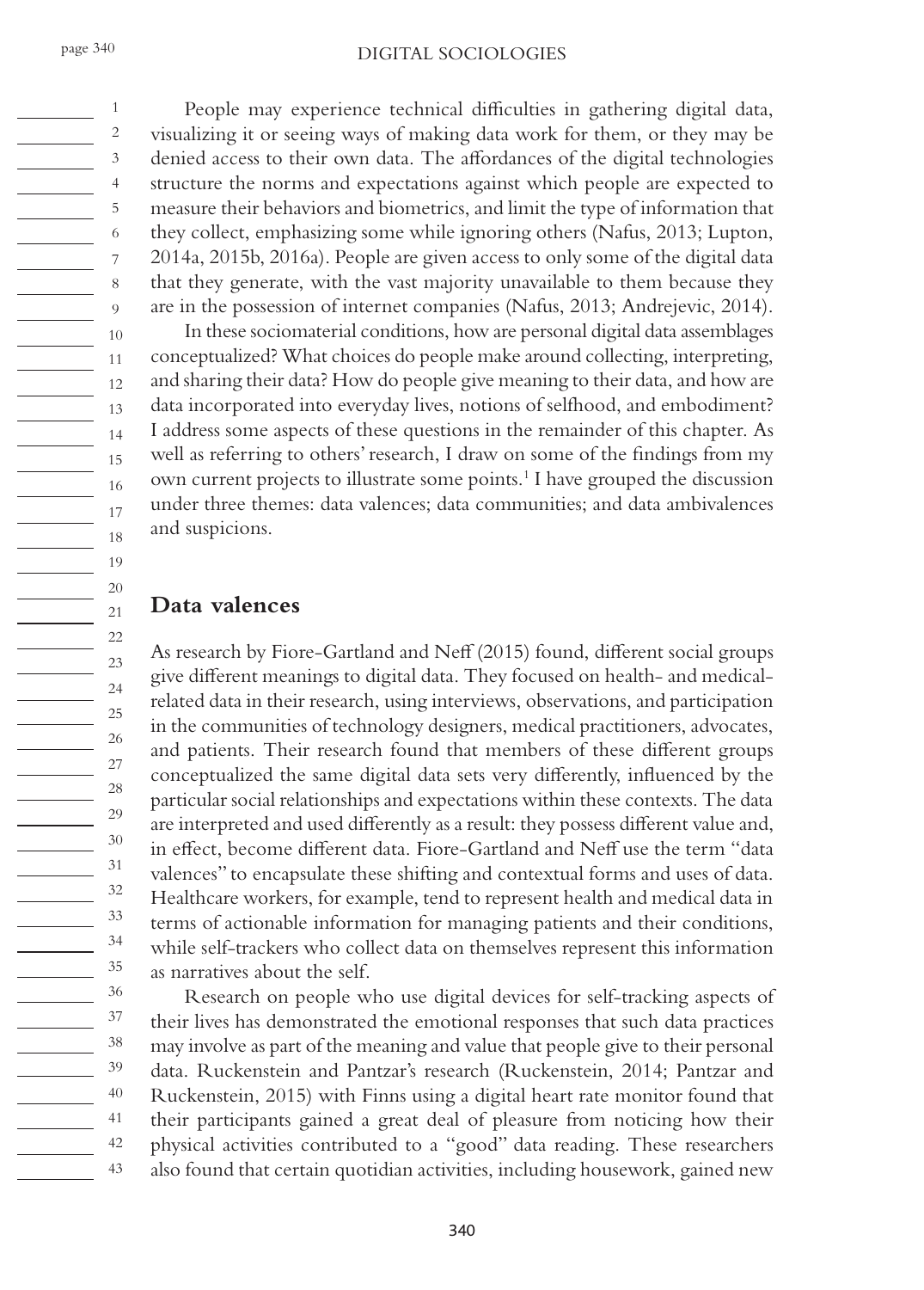value for the participants because of their input into improved physical activity metrics as measured by the devices. Their participants enjoyed reviewing the visualizations of their personal data. When their attention was drawn to certain parts of their bodies (such as their heart, as represented by heart rate data), they began to focus more on these parts than others. The digital data that were generated from these sensors therefore came to change the ways in which these people thought about their bodies and their everyday activities. The metrics that these data generated were invested with personal significance, because they were about their own bodies. The data visualizations were viewed as more credible and accurate by the participants than the "subjective" assessments of their bodily sensations. A new kind of value was therefore given to some everyday activities and interactions and to the parts of their bodies on which these devices gathered data.

People who engage in reflexive self-monitoring of their bodily functions and activities often make reference to these devices' ability to see inside the body, uncovering "hidden" dimensions that they would otherwise be unable to perceive through their senses (Lupton, 2016a). This discourse suggests that humans require the assistance of machines to extend their capabilities and provide accuracy and enhanced interpretation and memory of information. This was evident in participants' accounts of using fitness tracking devices and software in my project with Glen Fuller. For example, one male cyclist who used self-tracking devices to monitor his rides noted the following:

Well, like, you've got all these perceptions about how hard you're riding. What I've found is that those perceptions don't necessarily match up with what your heart rate is doing. You think they do, that's the thing. Before you have something like this, you think, 'Oh yeah, I can work out how hard I'm riding. I don't need something like that to tell me.' But the reality is actually quite diferent. So in a way, that's really sort of work out how to ride a bit better and harder and know when I can push myself more and that sort of thing, and when I might be a bit tired and struggling and those sorts of things, which you don't pick up on too much.

This man's words underline the ways in which digital data on people's bodies and behaviors are often conceptualized as more truthful than the perceptions that they receive from their senses. He observes that his self-tracked data can "tell" him how hard he is riding, how high his heart rate is, and how tired his is, while his bodily sensations may be misleading. He is willing to trust the numbers, which appear to offer greater accuracy.

My project addressing the use of digital media by pregnant women and the mothers of young children found that the use of digital media to provide information during pregnancy and in the early years of parenting was very common. For example, in the survey I conducted of women who were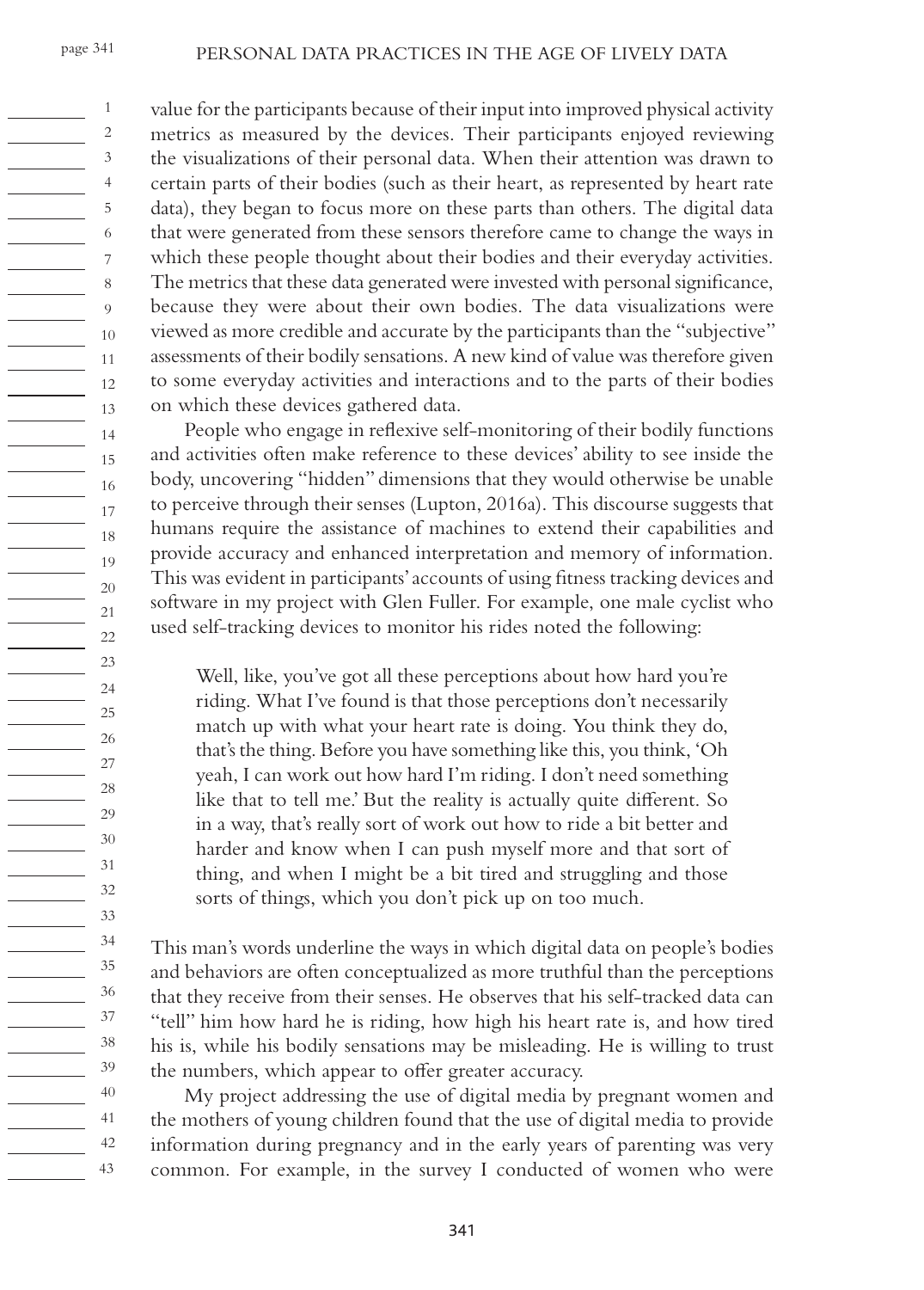#### DIGITAL SOCIOLOGIES

either pregnant or who had given birth in the past three years (Lupton and Pedersen, 2015), 73 percent of the respondents said that they had used at least one pregnancy app, with the majority of these respondents using between two and four apps, and using them daily or several times a week. Almost all of the women who used these apps said that they found them useful or helpful. The apps were used mostly for seeking information about fetal development and changes in their bodies related to pregnancy.

My public understandings of big data study with Mike Michael (Lupton and Michael, 2015; Michael and Lupton, 2015) also revealed a willingness on the part of the participants to exploit the possibilities of digital devices to engage in reflexive self-monitoring or the monitoring of others. For example, one of the tasks we set the focus group participants involved asking them in pairs to design data-gathering devices: one that they could use to collect any kind of data about themselves, and one for collecting data on another person (we called these "personal data machines"). Their designs demonstrated the participants' realization of the potential of digital devices to participate in ever-more intimate forms of monitoring of oneself or others that may allow others to gain greater insights into the participants' lives. One pair designed a dream-recording app that would allow them to remember their dreams the next day. They went on to describe how this could be linked to a dating app, so that prospective couples could share each other's dreams and perhaps work out how compatible they were. Another pair discussed a data machine that could monitor the social interactions of people's partners, so that the user could determine if too great a level of attention was being paid by their (possibly cheating) partners to other people. Devices that were able to closely monitor users' bodily functions were a popular choice, such as one that involved analysing the user's sweat to determine whether they were eating a nutritious diet. Devices for keeping a watchful digital eye on one's children were also frequently suggested, including features that could let parents know the location of their children, record their biometrics, and check that they were doing their homework.

My research on digitized pregnancy and parenting also revealed the desire of people to generate detailed information about themselves or intimate others. Several women were positive about using a device that tracked their infant's body metrics. The members of one focus group talked about how they would like to use such a wearable device for their infant that would convey data to their smartphone. They also suggested that they would like to use a self-tracking app during their pregnancy that would track their fetus's development, and send this information to their partner or parents so that they could also see how the fetus was developing. The participants in this research wanted digital devices such as apps and websites to be customized and tailored to their personal details: the stage of gestation they had reached in pregnancy, for example, or the age of their children or where they lived.

 $\frac{38}{\sqrt{3}}$  $\frac{39}{2}$ 

 $\mathcal{L}^{\text{max}}_{\text{max}}$  , and  $\mathcal{L}^{\text{max}}_{\text{max}}$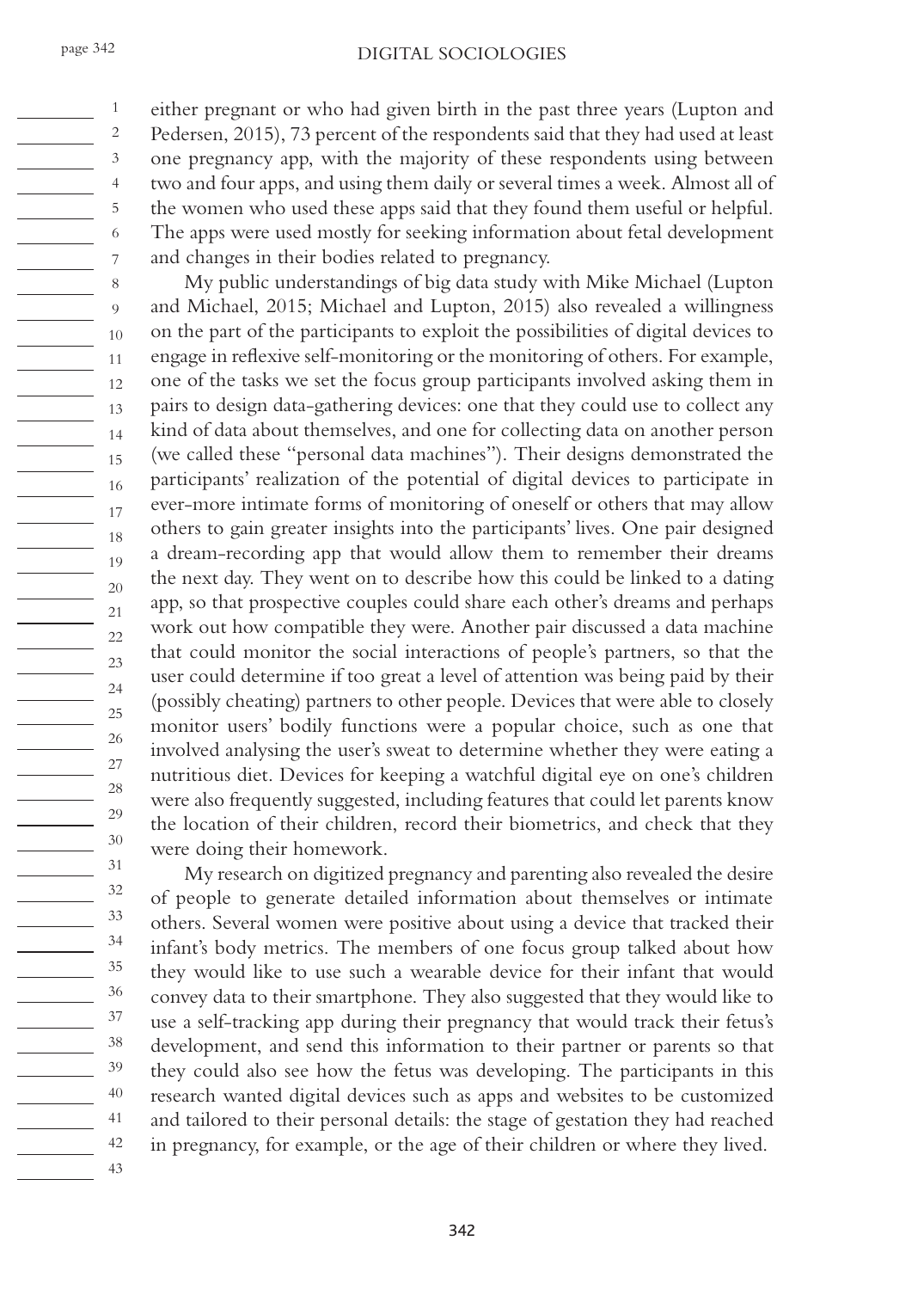<u> 1999 - John Barnett, f</u>

## **Data communities**

Many apps and social media platforms encourage people to engage in sharing practices of their personal information as part of their engagement with these technologies. The notion that people can become closer, learn from, and even motivate and support each other by exchanging personal details is reproduced in a range of apps and platforms, from Facebook to specialized patient support platforms such as PatientsLikeMe to fitness self-tracking apps such as Strava and RunKeeper. Users are encouraged to reveal intimate details of their lives to other users as part of developing social bonds, networks, and communities. In this discourse of sharing, personal data are represented as contributing to collective knowledge stores (Lupton, 2016a).

Research has demonstrated that the pleasure of sharing personal data are inherent to the motivations of people who use social media sites such as Facebook, Instagram, and YouTube to upload photographs or videos of themselves or status updates discussing details of their lives (van Dijck, 2013; del Casino and Brooks, 2014). People who engage in self-tracking also frequently allude to the value that they gain from sharing their information with others and feeling part of a community of people engaged in similar pursuits (Barta and Neff, 2015; Lupton, 2016a). The interviewees in our fitness self-tracking  $\bigcirc$ study discussed the satisfaction they received from comparing the metrics from rides or runs and noting improvements, and competing with or receiving support and encouragement from other users. Several commented that they also enjoyed uploading information about their sporting pursuits to social media platforms such as Facebook, recounting the number of kilometers of their rides or runs, the time taken, or providing photographic images from the route for their friends or followers to admire. Their use of their personal data, therefore, was often performative, representing their accomplishments and exploits to others. The numbers that their devices generated allowed them to monitor, record, and display their accomplishments easily and in ways that allowed for ready comparisons.

Women who are pregnant or in the early years of motherhood are frequent users of online sites that facilitate the sharing of personal information. It has become common for pregnant women or mothers of young children to upload details of the development of the fetus or child on social media platforms or support websites, and to share ultrasound images or images of the child following their birth (Ammari et al, 2015). This personal data practice was discussed by some of the participants in my project on digitized pregnancy and parenting, as was the use of support forums on pregnancy or parenting apps, or websites or Facebook groups as a means of discussing their experiences of pregnancy and parenting. For these women, and those quoted in other research on women's use of such digital media (for a review of these studies, see Doty and Dworkin, 2014), practices of sharing information about their pregnancy, parenting experiences, and children are valuable means of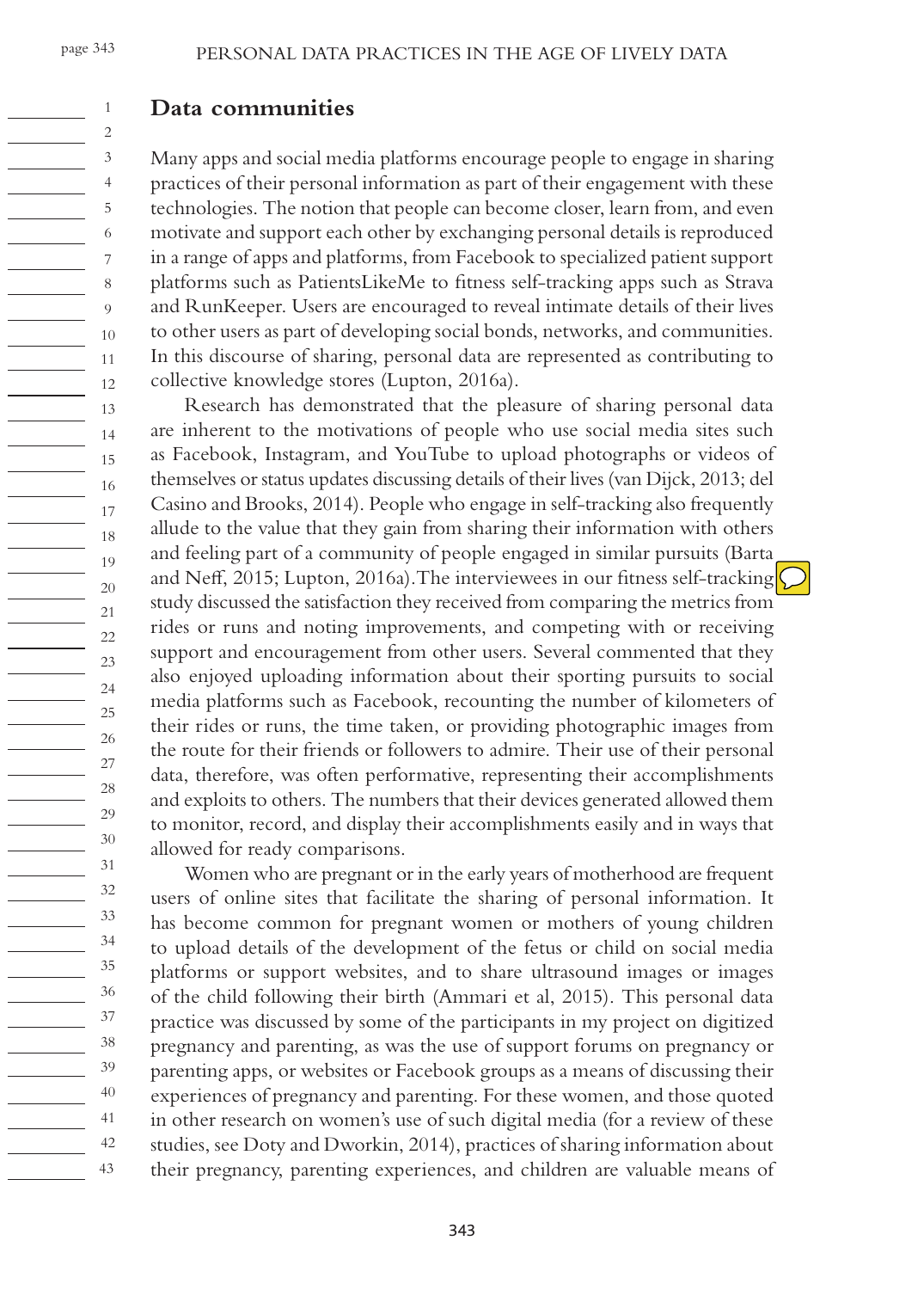38

39

 $\overline{\phantom{a}}$ 

representing themselves as "good mothers," feeling part of a community, dealing with feelings of isolation, and sourcing information from others in the same situation. The women in my focus groups, for example, discussed how they had gained answers to questions or concerns they had about their pregnancy or their children by asking questions on online forums or social media platforms or viewing other users' interactions. Sharing information in these contexts becomes a communal data practice, in which people's personal details become part of a crowdsourced body of knowledge that is available to other users of the sites.

# **Data ambivalences and suspicions**

Several recent studies have suggested that the highly publicized controversies concerning dataveillance and data breaches have begun to influence people's attitudes to the ways in which digital data are routinely collected on them and used by second and third parties. Two Pew reports outlining the findings of surveys about Americans' attitudes to data privacy (Pew Research Center, 2014; Madden and Rainie, 2015) found that the respondents were aware of many aspects related to how their privacy was being challenged, and of data security breaches, including national security agencies' dataveillance of citizens and how their personal information is used by commercial companies. The first report (Pew Research Center, 2014) found that nearly all of the respondents were aware of Snowden's documents and what they revealed about the surveillance of citizens. They felt that their privacy was under threat by such surveillance and that conducted by commercial internet organizations. Nearly all of the respondents agreed that people had lost control over how their personal information is collected and used by companies. The second Pew report (Madden and Rainie, 2015) noted a significant element of personal data insecurity that had begun to affect people's attitudes towards dataveillance and data privacy. Very few respondents felt they had much control over the types of data that are collected on them and how these data are used. They expressed strong views about the importance of preserving personal data privacy and security, but had little confidence that internet companies or government agencies would achieve this. Few people in either survey said that they had taken steps to avoid dataveillance, however, suggesting a lack of knowledge on their part about how to do this. **15** 

Australian (Andrejevic, 2014) and British research (Kennedy et al, 2015) has also found that people express powerlessness in the face of the authority of the internet empires to collect, own, and harvest their personal information. This sense of powerlessness is exacerbated by socioeconomic disadvantage. Another study used participant observation and participatory action research with Americans from socially marginalized and disadvantaged backgrounds (Gangadharan, 2015). It revealed that such individuals frequently only have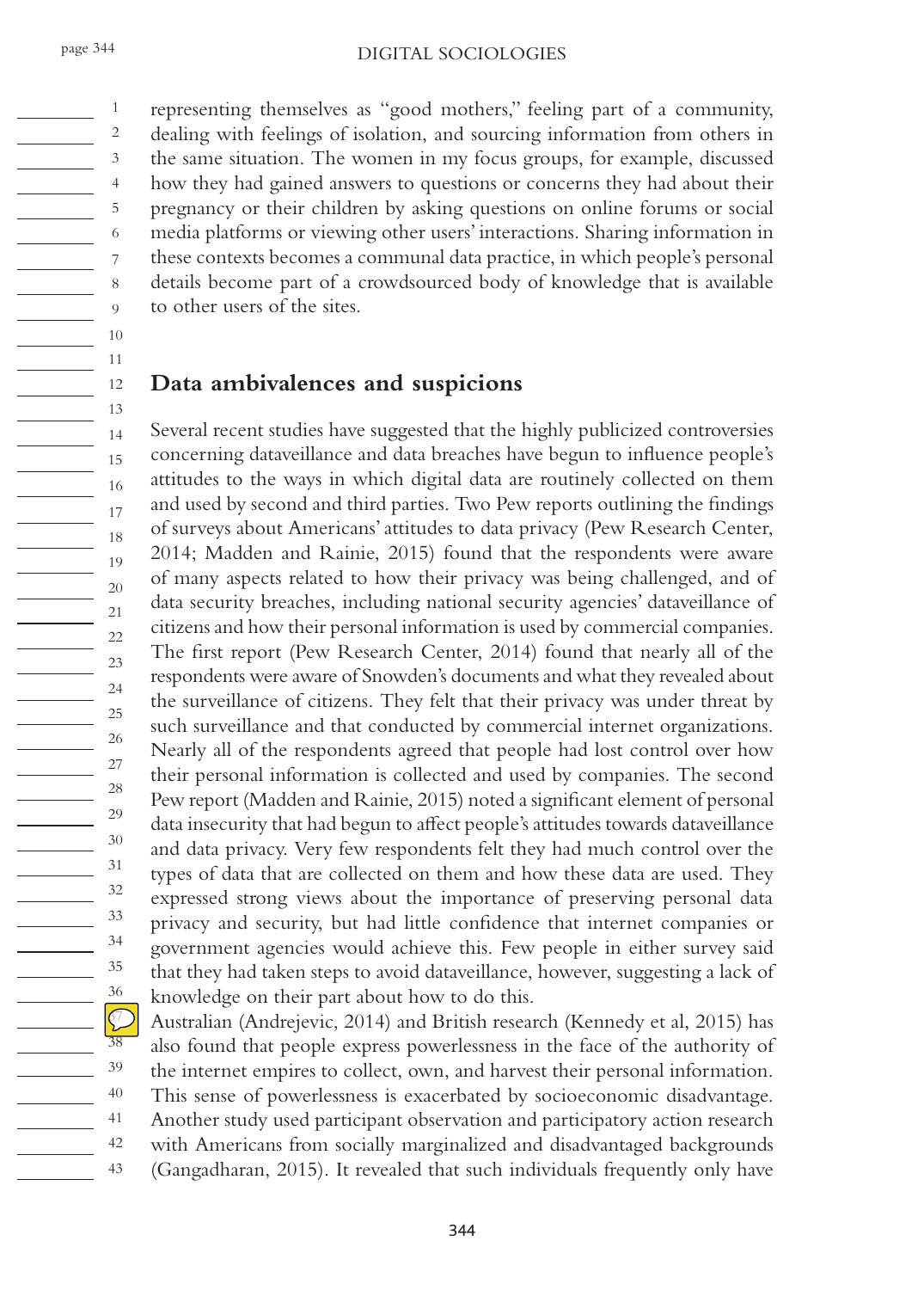<u> 1999 - John Barnett, f</u>

access to "privacy-poor, surveillance-rich" public broadband. For most of them, privacy of their personal data was viewed as a luxury rather than a right, because they had few options to protect their data and lacked the digital literacy skills to know how to do so. They expressed little concern about commercial or national security dataveillance of the type revealed by Snowden's document, but a high level of worry about government dataveillance. Such people often have a history of experiencing surveillance from government agencies, mostly stemming from their interactions with social welfare systems. Particularly when they are applying to or maintaining their eligibility in welfare programs online, they are forced to relinquish intimate details. They are therefore at risk of further marginalization, exclusion, and exploitation from the efects of dataveillance when they are using this type of internet access.

My own Australian research on public understandings of big data identified a somewhat difuse but quite extensive understanding on the part of the participants of the ways in which data may be gathered about them and the uses to which these data may be put. We found that the participants in our focus groups tended to veer between recognizing the value of both personal data and the big aggregated data sets that their own data may be part of, particularly for their own convenience, and expressing concern or suspicion about how these data may be used by others. It was evident that although many participants were aware of these issues, they were rather uncertain about the specific details of how their personal data became part of big data sets, and for what this information was used. For example, for a female participant, the knowledge that "some people out there know as much about you as you know about yourself" was "scary." She observed that "there is a lot going on that we don't know" in terms of how other actors are accessing people's personal data. However, a male participant noted that it "depends on who's got the data." Providing the example of a person with severe depression, he commented that if others knew this information, then they might be able to provide emotional support or useful services. On the other hand, there are actors or agencies that might use this information to discriminate against a person with depression, such as potential employers.

Despite such suspicions, a remarkable degree of trust is also often evidenced in people's use of digital technologies that collect their personal information. My research on how women use digital technologies for pregnancy and parenting found that despite the very high use of pregnancy apps, very few users had sought to check where the app developers had obtained the information that they presented in the app. Nor were the women who had used pregnancy apps concerned about how their personal information may have been used by the developers of the apps. The focus group discussions that were conducted as part of this project revealed a similar lack of interest or knowledge among the participants in the ways in which their personal information were being used by second or third parties. Very few of these women were beginning to think seriously about the implications of creating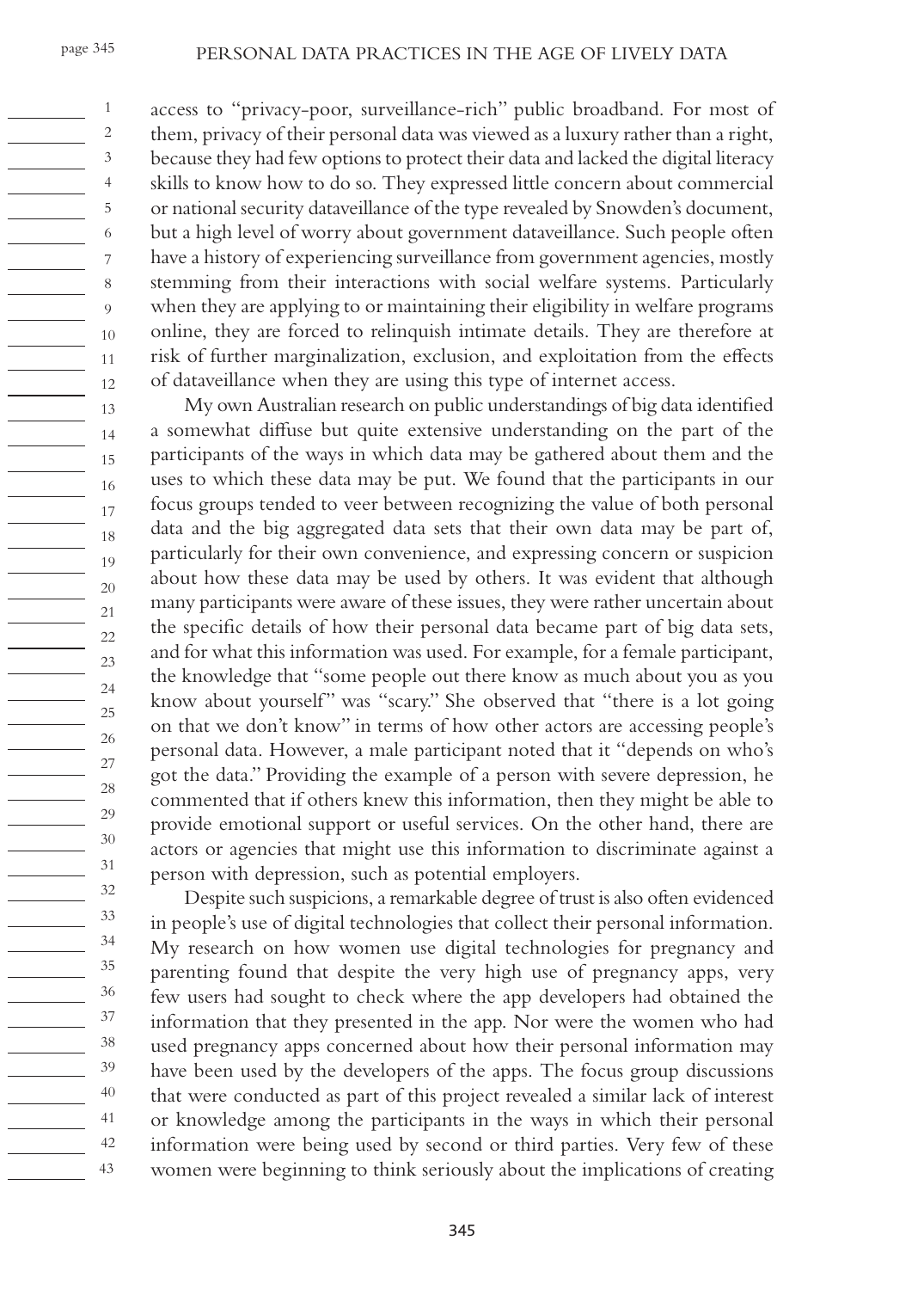$\frac{23}{2}$ 

 $\label{eq:2} \begin{split} \mathcal{L}_{\text{max}}(\mathcal{L}_{\text{max}}) = \mathcal{L}_{\text{max}}(\mathcal{L}_{\text{max}}) \end{split}$ 

 $\frac{25}{25}$ 

 $\overline{\phantom{a}}$ 

 $\frac{34}{1}$ 

<u>2006</u> 36 37 38  $\frac{39}{2}$  $\frac{40}{\sqrt{11}}$  $\frac{41}{2}$ 

24

35

42 43

an online presence for their children by posting images or comments about them on social media sites.

# **Discussion**

Critical research into data practices, some of which I have reviewed here, has begun to suggest certain elements of the ways in which people are engaging with and interpreting their lively digital data assemblages. These include ideas about the importance of personal data for acquiring new or more detailed knowledge about oneself, the ways in which the data generated by digital devices focus attention on some aspects of the body and the self to the exclusion of others, and the emotional dimensions of digital data practices. People appear to enjoy the perceived benefits of entering personal details about themselves or intimate others to customize and personalize apps and other software to respond to their activities, social relationships and bodily functions, and using technologies that are able to monitor their own lives or others' lives in great detail.

The afordances of digital technologies for generating, storing, and manipulating personal data are valued. The quantification that many digital data assemblages adopt and promote is often considered a more neutral and accurate form of information. People often enjoy finding meaning in their personal data and applying their insights to their lives, or being the target of personalized push notifications that deliver useful information to them. They also see benefits in being able to share their personal data with others and in being able to access other people's data. These responses suggest a willingness to position oneself and others as data subjects.

On the other hand, resistances or blockages to data subjectification are also apparent. Seeking to interpret and make use of personal digital data is experienced as confusing or frustrating for some people. While collecting or using one's personal data may involve various modes of pleasure, comfort, satisfaction, playfulness, or performances of selfhood, confronting or interpreting personal data may also be experienced as disappointing, frustrating, limiting, or invasive of the user's privacy. Sometimes people feel as if they lack control over the reams of personal data that are generated about them, even those that they voluntarily produce in self-tracking eforts or by creating content for social media platforms. The data may reveal elements about the self that individuals would rather not know, or remind them of events that they would rather forget. Data practices may begin to overtake over aspects of life to the detriment of other experiences and ways of knowing. It may be difficult to make sense of data or see how various forms of data relate to each other.

The data that are available for people's use may be viewed as limited, inadequate, or as too revealing of private details. As personal digital data enter into the digital data economy, the practices of social or participatory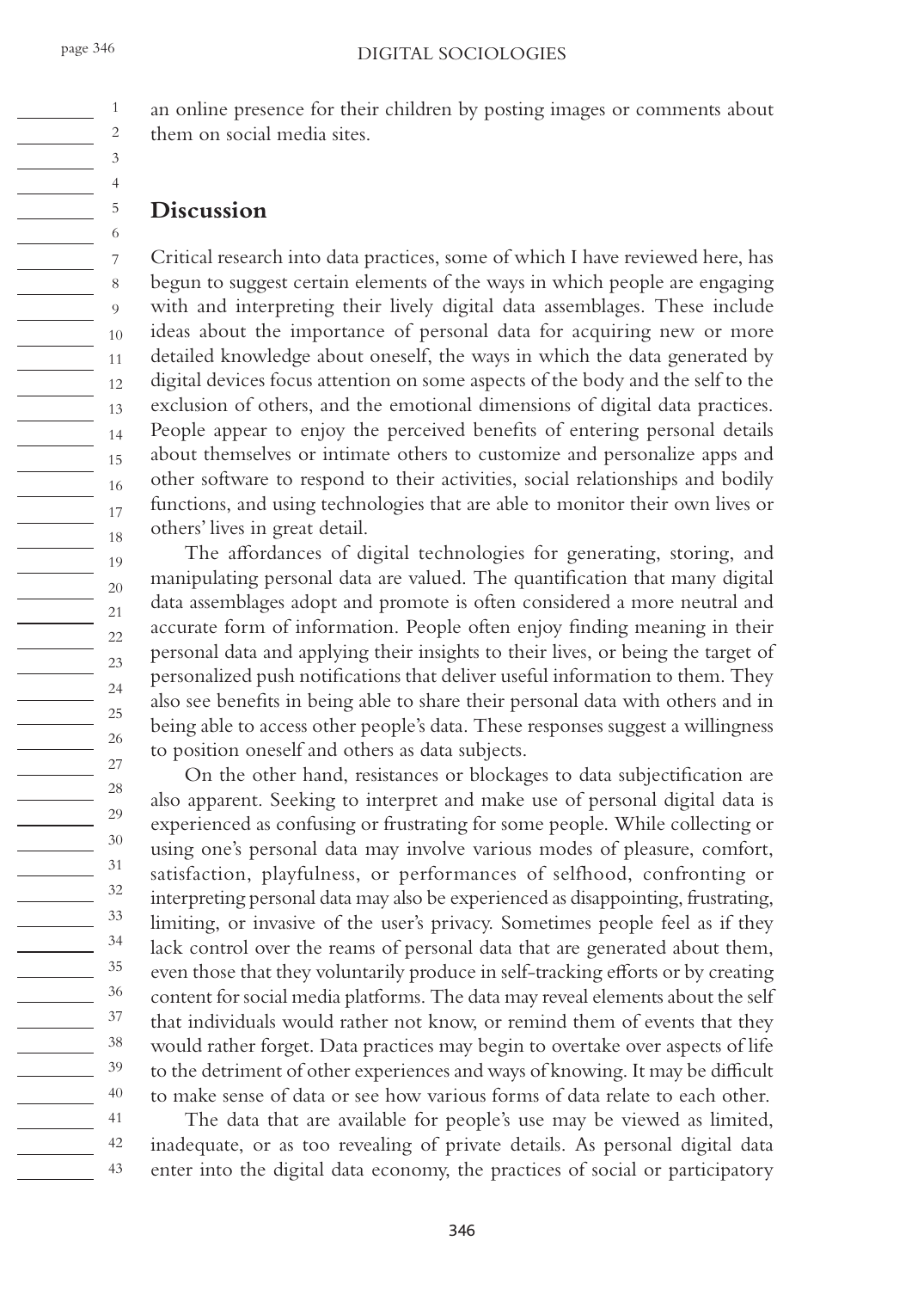#### page 347

surveillance or reflexive self-monitoring may be transformed into opportunities for more coercive, covert, or commercial dataveillance on the part of other actors and agencies. It is evident that questions of how to negotiate data privacy and security issues are beginning to be confronted by people. However, my own research and that of others suggest that they still seem mostly unaware of exactly what happens to their personal information once it is transmitted to cloud archives, or how to go about protecting their data from unwanted use or surveillance.

While most people appear to be generally accepting of or resigned to the use of their personal information by commercial bodies to target them for advertising, many still seem blind to the implications of entrusting their personal data to the developers of the devices and software that they use, including how their data may be used for profile, or for making inferences and predictions about them that may afect their life chances. While people may be aware of the more invasive or overt forms of dataveillance to which they are subjected (such as targeted marketing and advertising or CCTV cameras), there is less recognition of the more difuse, complex, or covert technologies for monitoring, accessing, and repurposing their personal data by second and third parties.

Researching personal data practices is still a nascent field of research, particularly from a sociological perspective. Further enquiries into this topic could explore such aspects as: What are the diferences in data practices that emerge between diferent social groups and institutions? How do other contexts shape data meanings and practices (spatial location, culture, history)? What are the power relations that support or restrict data practices?

## **Note**

1 One Sydney-based project, with Mike Michael, investigated public understandings of big data. In late 2014 we ran six focus groups (with a total of 48 participants), in which the participants were asked to engage in various tasks together, and then to discuss the implications emerging from the tasks. The second project, with Glen Fuller, involved a series of one-to-one in-depth interviews in 2014–15 with seven people living in Canberra who were keen users of ftness tracking software and devices. The third project focused on digital technologies used by pregnant women and mothers of young children. It had two parts: four focus groups in Sydney (with a total of 36 women) and a survey that was completed by a representative sample of 410 women around Australia. Both were conducted in 2015.

## **References**

Albrechtslund, A. and P. Lauritsen (2013) "Spaces of everyday surveillance: Unfolding an analytical concept of participation." *Geoforum* 49, 310–16.

Ammari, T., P. Kumar, C. Lampe, and S. Schoenebeck (2015) "Managing children's online identities: How parents decide what to disclose about their children online." Conference paper presented at CHI 2015.

Andrejevic, M. (2013) *Infoglut: How too much information is changing the way we think and know*. New York: Routledge.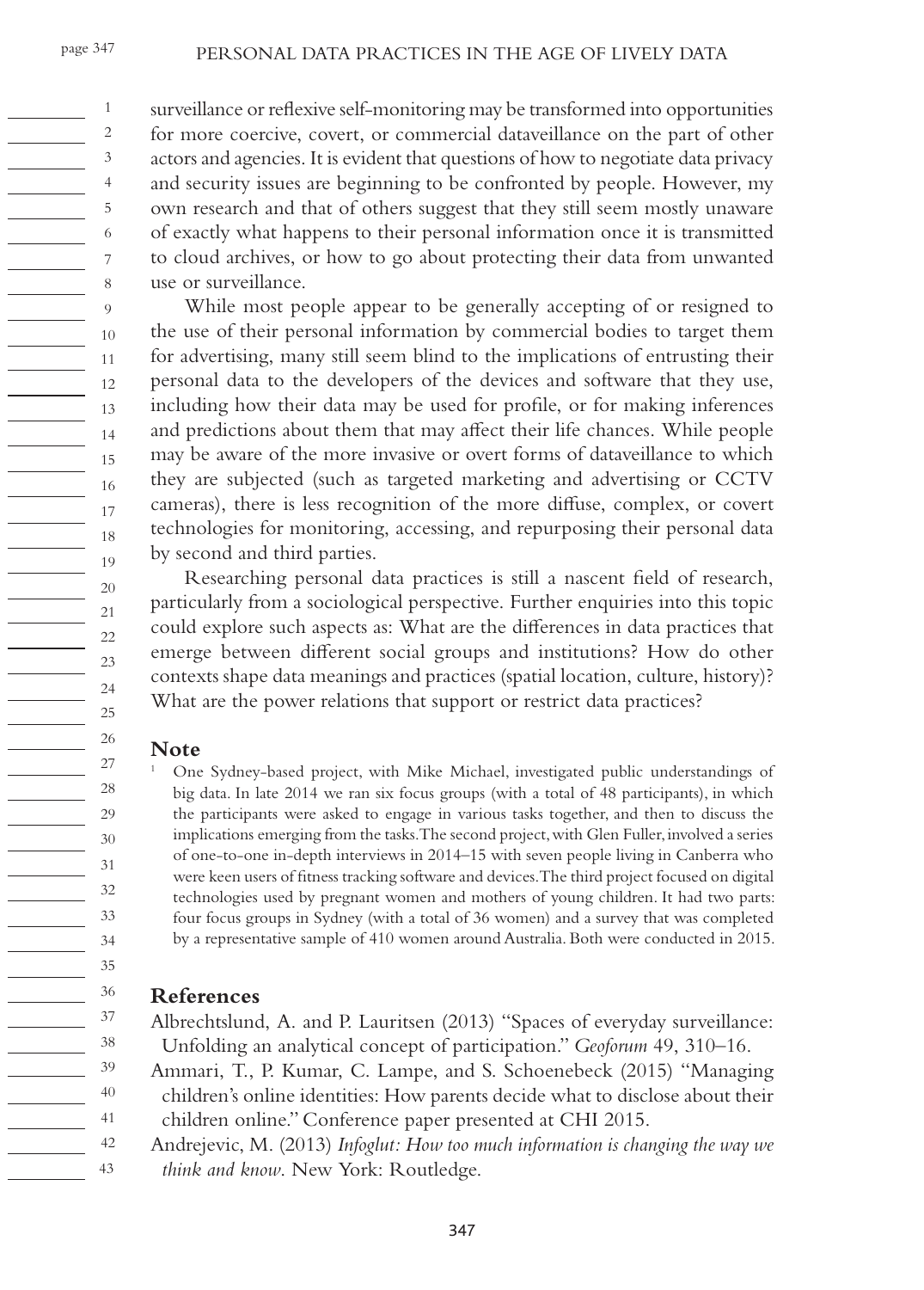#### DIGITAL SOCIOLOGIES

page 348

| $\mathbf{1}$ | Andrejevic, M. (2014) "The big data divide." International Journal of                |
|--------------|--------------------------------------------------------------------------------------|
| $\sqrt{2}$   | Communication 8, 1673-89.                                                            |
| 3            | Andrejevic, M. and M. Burdon (2015) "Defining the sensor society." Television        |
| 4            | & New Media 16 (1), 19-36.                                                           |
| 5            | Barta, K. and G. Neff (2015) "Technologies for sharing: Lessons from                 |
| 6            | quantified self about the political economy of platforms." Information,              |
| 7            | Communication & Society, 1-14.                                                       |
| 8            | Boellstorff, T. and B. Maurer (2015) "Introduction." In T. Boellstorff and           |
| 9            | B. Maurer (eds) Data, now bigger and better! Chicago, IL: Prickly Paradigm           |
| 10           | Press, pp $1-6$ .                                                                    |
| 11           | boyd, d. and K. Crawford (2012) "Critical questions for big data: Provocations       |
| 12           | for a cultural, technological, and scholarly phenomenon." Information,               |
| 13           | Communication & Society 15 (5), 662-79.                                              |
| 14           | Center for Media Justice (2013) Consumers, big data, and online tracking             |
| 15           | in the retail industry: A case study of Walmart. Center for Media Justice,           |
| 16           | ColorOfChange, Sum of Us.                                                            |
| 17           | Clough, P.T., K. Gregory, B. Haber, and R.J. Scannell (2015) "The datalogical        |
| 18           | turn." In P. Vannini (ed) Non-representational methodologies: Re-envisaging          |
| 19           | research. New York: Routledge, pp 146-64.                                            |
| 20           | Crawford, K. (2014) "When big data marketing becomes stalking." Scientific           |
| 21           | American (www.scientificamerican.com/article/when-big-data-marketing-                |
| 22           | becomes-stalking/).                                                                  |
| 23           | Crawford, K. and J. Schultz (2014) "Big data and due process: Toward a               |
| 24           | framework to redress predictive privacy harms." Boston College Law Review            |
| 25           | 55 (1), 93-128.                                                                      |
| 26           | del Casino, V.J. and C.F. Brooks (2014) "Talking about bodies online: Viagra,        |
| 27           | YouTube, and the politics of public(Ized) sexualities." Gender, Place & Culture.     |
| 28           | [[vol or page nos?]]                                                                 |
| 29           | Doty, J.L. and J. Dworkin (2014) "Online social support for parents: A critical      |
| 30           | review." Marriage & Family Review 50 (2), 174-98.                                    |
| 31           | Executive Office of the President (2014) Big data: Seizing opportunities, preserving |
| 32           | values. Washington, DC: The White House.                                             |
| 33           | Fiore-Gartland, B. and G. Neff (2015) "Communication, mediation, and the             |
| 34           | expectations of data: Data valences across health and wellness communities."         |
| 35           | International Journal of Communication 9, 1466-84.                                   |
| 36           | Gangadharan, S.P. (2015) "The downside of digital inclusion: Expectations            |
| $37\,$       | and experiences of privacy and surveillance among marginal internet users."          |
| 38           | New Media & Society. [[vol and pp nos?]]                                             |
| 39           | Gillespie, T., P.J. Boczkowski, and K.A. Foot (2014) "Introduction." In T.           |
|              | Gillespie, P. Boczkowski, and K. Foot (eds) Media technologies: Essays on            |
| 40           | communication, materiality, and society. Cambridge, MA: The MIT Press, pp            |
| 41           | $1 - 19$ .                                                                           |
| 42           | Haraway, D. (2003) The companion species manifesto: Dogs, people, and significant    |
| 43           | otherness. Chicago, IL: Prickly Paradigm.                                            |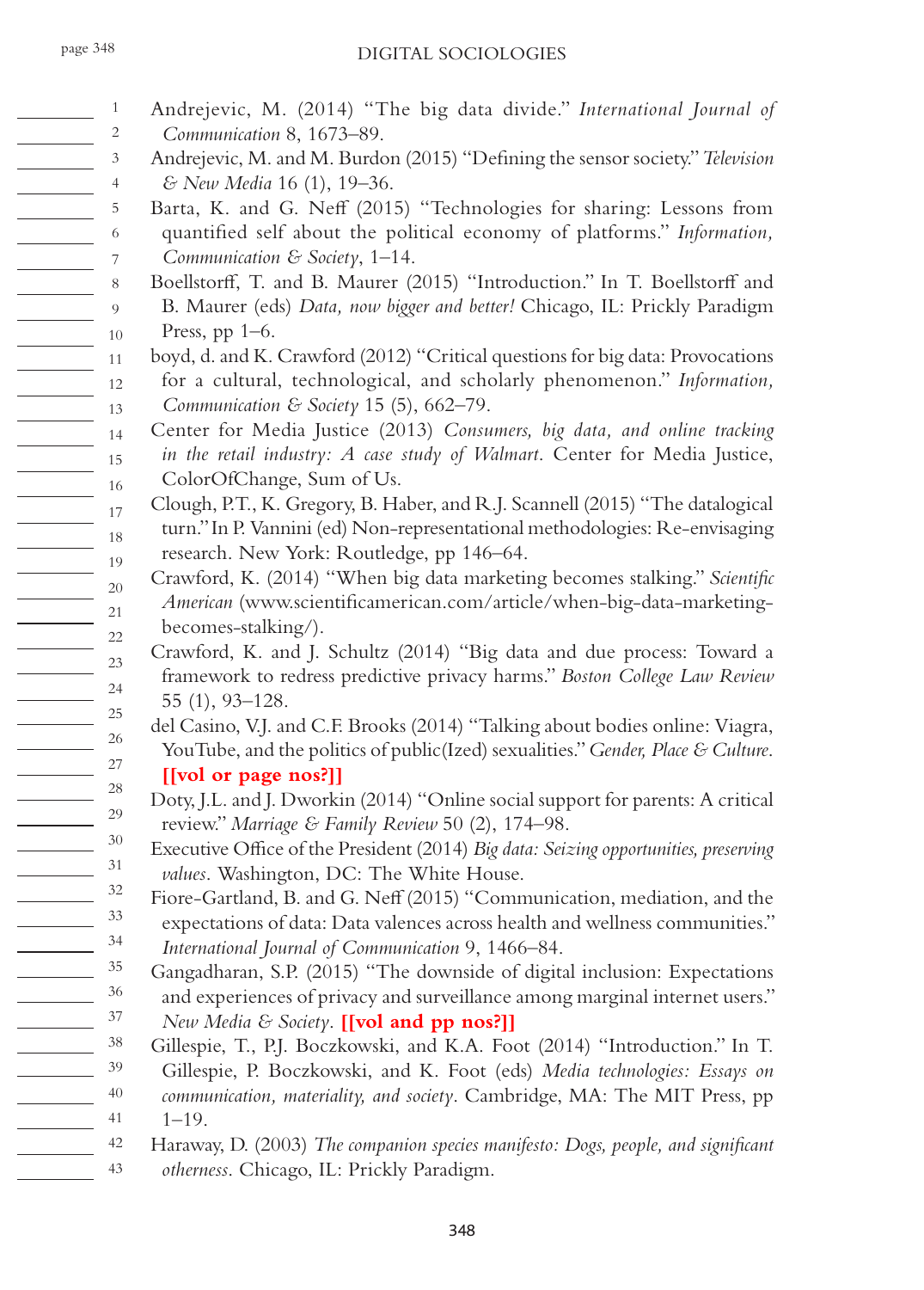1 Kennedy, H., D. Elgesem, and C. Miguel (2015) "On fairness: User 2 perspectives on social media data mining." *Convergence: The International Journal of Research into New Media Technologies*. **[[vol and page nos?]]** 3 Kitchin, R. (2014) *The data revolution: Big data, open data, data infrastructures*  4 *and their consequences*. London, UK: Sage. 5 Lupton, D. (2014a) "Apps as artefacts: Towards a critical perspective on mobile 6 health and medical apps." *Societies* 4 (4), 606–22. 7 Lupton, D. (2014b) "The commodification of patient opinion: The digital 8 patient experience economy in the age of big data." *Sociology of Health &*  9 *Illness* 36 (6), 856–69. 10 Lupton, D. (2015a) "The thirteen Ps of big data." *This Sociological Life* (https:// 11 simplysociology.wordpress.com/2015/05/11/the-thirteen-ps-of-big-data/). 12 Lupton, D. (2015b) "Quantified sex: A critical analysis of sexual and 13 reproductive self-tracking using apps." *Culture, Health & Sexuality* 17 (4), 14 440–53. 15 Lupton, D. (2016a) *The quantified self: A sociology of self-tracking*. Cambridge, 16 UK: Polity Press. 17 Lupton, D. (2016b: in press **[[any news?]]**) "Digital companion species and 18 eating data: Implications for theorising digital data practices." *Big Data &*  19 *Society*. 20 Lupton, D. and M. Michael (2015) "Big data seductions and ambivalences." 21 *Discover Society* (http://discoversociety.org/2015/07/30/big-data-seductions-22 and-ambivalences/). 23 Lupton, D. and S. Pedersen (2015) *'What is happening with your body and your*  24 *baby': Australian women's use of pregnancy and parenting apps*. Canberra: News 25 & Media Research Centre, University of Canberra. 26 Lyon, D. and Z. Bauman (2013) *Liquid surveillance: A conversation*. Oxford, 27 UK: Wiley. 28  $\overline{\phantom{a}}$ Madden, M. and L. Rainie (2015) "Americans' attitudes about privacy, security 29 and surveillance", May 20 (www.pewinternet.org/files/2015/05/Privacy-30 and-Security-Attitudes-5.19.15\_FINAL.pdf). 31 Marres, N. (2012) "The redistribution of methods: On intervention in digital 32 social research, broadly conceived." *The Sociological Review* 60 (S1), 139-65. 33 Marwick, A. (2012) "The public domain: Social surveillance in everyday life." 34 *Surveillance & Society* 9 (4), 378–93. 35 Michael, M. and D. Lupton (2015) "Toward a manifesto for the 'Public 36 understanding of big data'." *Public Understanding of Science* [earlyview online].  $\frac{37}{2}$ Mortier, R., H. Haddadi, T. Henderson, D. McAuley, and J. Crowcroft (2014) 38 "Human-data interaction: The human face of the data-driven society." Social Science Research Network (http://ssrn.com/abstract=2508051). 39 40 Nafus, D. (2013) "The data economy of biosensors." In M. McGrath and  $\frac{41}{2}$ C.N. Scanaill (eds) *Sensor technologies: Healthcare, wellness and environmental applications*. **[[location of publisher?]]** Springer, pp 137–56. 42 43